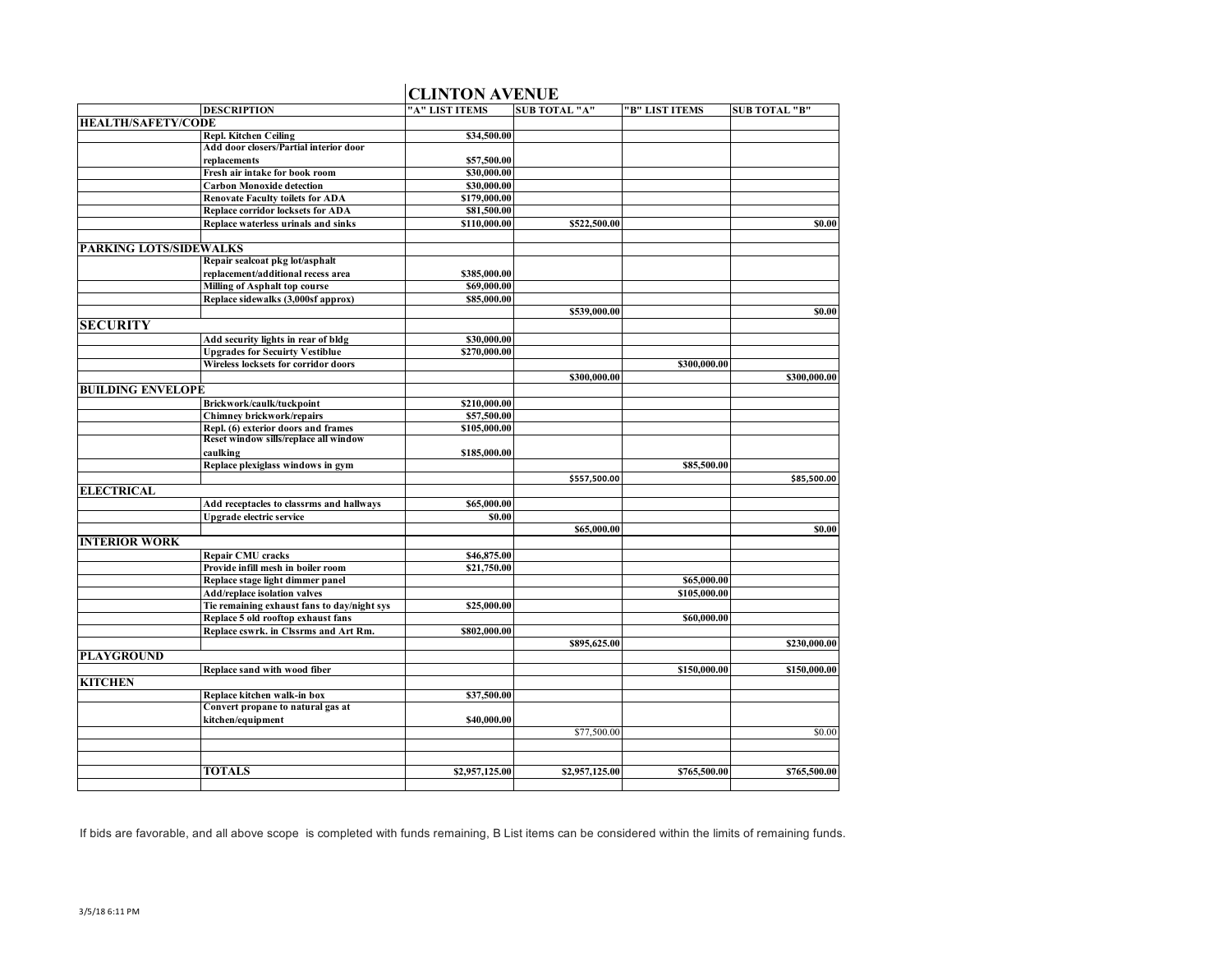|                           |                                                              | <b>BOYLE ROAD</b>          |                      |                |                      |
|---------------------------|--------------------------------------------------------------|----------------------------|----------------------|----------------|----------------------|
|                           | <b>DESCRIPTION</b>                                           | "A" LIST ITEMS             | <b>SUB TOTAL "A"</b> | "B" LIST ITEMS | <b>SUB TOTAL "B"</b> |
| <b>HEALTH/SAFETY/CODE</b> |                                                              |                            |                      |                |                      |
|                           | <b>Replace Kitchen ceiling</b>                               | \$34,500.00                |                      |                |                      |
|                           | Add door closers/Partial intgerior door                      |                            |                      |                |                      |
|                           | replacements                                                 | \$57,500.00<br>\$65,000.00 |                      |                |                      |
|                           | Repair rooftop penthouse<br><b>Carbon Monoxide detection</b> | \$30,000.00                |                      |                |                      |
|                           | Portable lift for stage access (DW)                          | \$65,000.00                |                      |                |                      |
|                           | <b>Renovate Faculty toilets for ADA</b>                      | \$179,500.00               |                      |                |                      |
|                           | Replace corridor locksets for ADA                            | \$86,700.00                |                      |                |                      |
|                           | Remove waterless urinals & sinks                             | \$110,000.00               |                      |                |                      |
|                           | Repair/replace SW boys bathrm piping                         | \$25,000.00                |                      |                |                      |
|                           |                                                              |                            | \$653,200.00         |                | 50.00                |
| PARKING LOTS/SIDEWALKS    |                                                              |                            |                      |                |                      |
|                           | Mill asphalt top course/restripe/partial curb                |                            |                      |                |                      |
|                           | replacement/add asphalt recess area                          | \$445,735.00               |                      |                |                      |
|                           | Sidewalk replacement/partial curb                            |                            |                      |                |                      |
|                           | replacement                                                  | \$186,000.00               |                      |                |                      |
|                           | Regrade south entry add storm pools                          | \$58,500.00                |                      |                |                      |
|                           |                                                              |                            | \$690,235.00         |                | 50.00                |
| <b>SECURITY</b>           |                                                              |                            |                      |                |                      |
|                           | Provide addtl lighting front and rear                        | \$60,000.00                |                      |                |                      |
|                           | Replace 3 rusted exterior light poles                        | \$30,000.00                |                      |                |                      |
|                           | Add 2 additional pole mounted lights                         | \$40,000.00                |                      |                |                      |
|                           | <b>Upgrades for security vestibule</b>                       | \$225,000.00<br>\$0.00     |                      | \$300,000.00   |                      |
|                           | Wireless locksets (75)                                       |                            | \$355,000.00         |                | \$300,000.00         |
| <b>BUILDING ENVELOPE</b>  |                                                              |                            |                      |                |                      |
|                           | Caulk/brickwork/tuckpoint                                    | \$126,000.00               |                      |                |                      |
|                           | Chimney brickwork/repairs                                    | \$57,500.00                |                      |                |                      |
|                           | <b>Replace gym windows</b>                                   |                            |                      | \$85,500.00    |                      |
|                           | Recaulk all windows and sills                                | \$104,500.00               |                      |                |                      |
|                           | Repair stairs to loading dock. Replace fence                 |                            |                      |                |                      |
|                           | along retaining wall                                         | \$37,500.00                |                      |                |                      |
|                           | Repair cracks at retaining wall                              | \$15,500.00                |                      |                |                      |
|                           |                                                              |                            |                      |                |                      |
|                           |                                                              |                            |                      |                |                      |
|                           |                                                              |                            | \$341,000.00         |                | \$85,500.00          |
| <b>INTERIOR WORK</b>      |                                                              |                            |                      |                |                      |
|                           | Provide booster pump for music wing                          | \$25,000.00                |                      |                |                      |
|                           | <b>Repair CMU cracks</b>                                     | \$17,500.00                |                      |                |                      |
|                           | Provide infill mesh at boiler room railing                   | \$21,750.00                |                      |                |                      |
|                           | Replace stage/café sound system                              | \$50,000.00                |                      |                |                      |
|                           | <b>Replace isolation valves</b>                              |                            |                      | \$105,000.00   |                      |
|                           | <b>Reinsulate DHWST</b>                                      |                            |                      | \$20,000.00    |                      |
|                           | Replace univent and boiler room isolation                    |                            |                      | \$120,000.00   |                      |
|                           | valves                                                       | \$915,000.00               |                      |                |                      |
|                           | Replace casework in classrooms                               |                            | \$1,029,250.00       |                | \$245,000.00         |
| <b>ELECTRICAL WORK</b>    |                                                              |                            |                      |                |                      |
|                           | Upgrade electric service                                     | \$275,000.00               |                      |                |                      |
|                           | Add circuits to kitchen, café and gym                        | \$22,500.00                |                      |                |                      |
|                           |                                                              |                            | \$297,500.00         |                | \$0.00               |
| <b>KITCHEN</b>            |                                                              |                            |                      |                |                      |
|                           | Replace refrigeration condenser                              | \$17,500.00                |                      |                |                      |
|                           | Convert propane to natural gas at                            |                            |                      |                |                      |
|                           | kitchen/equipment                                            | \$40,000.00                |                      |                |                      |
|                           |                                                              |                            | \$57,500.00          |                |                      |
|                           |                                                              |                            |                      |                |                      |
| <b>PLAYGROUND</b>         | Replace sand with wood fiber                                 |                            |                      | \$140,500.00   | \$140,500.00         |
|                           |                                                              |                            |                      |                |                      |
|                           |                                                              |                            |                      |                |                      |
|                           | <b>TOTALS</b>                                                | \$3,423,685.00             | \$3,423,685.00       | \$771,000.00   | \$771,000.00         |
|                           |                                                              |                            |                      |                |                      |
|                           |                                                              |                            |                      |                |                      |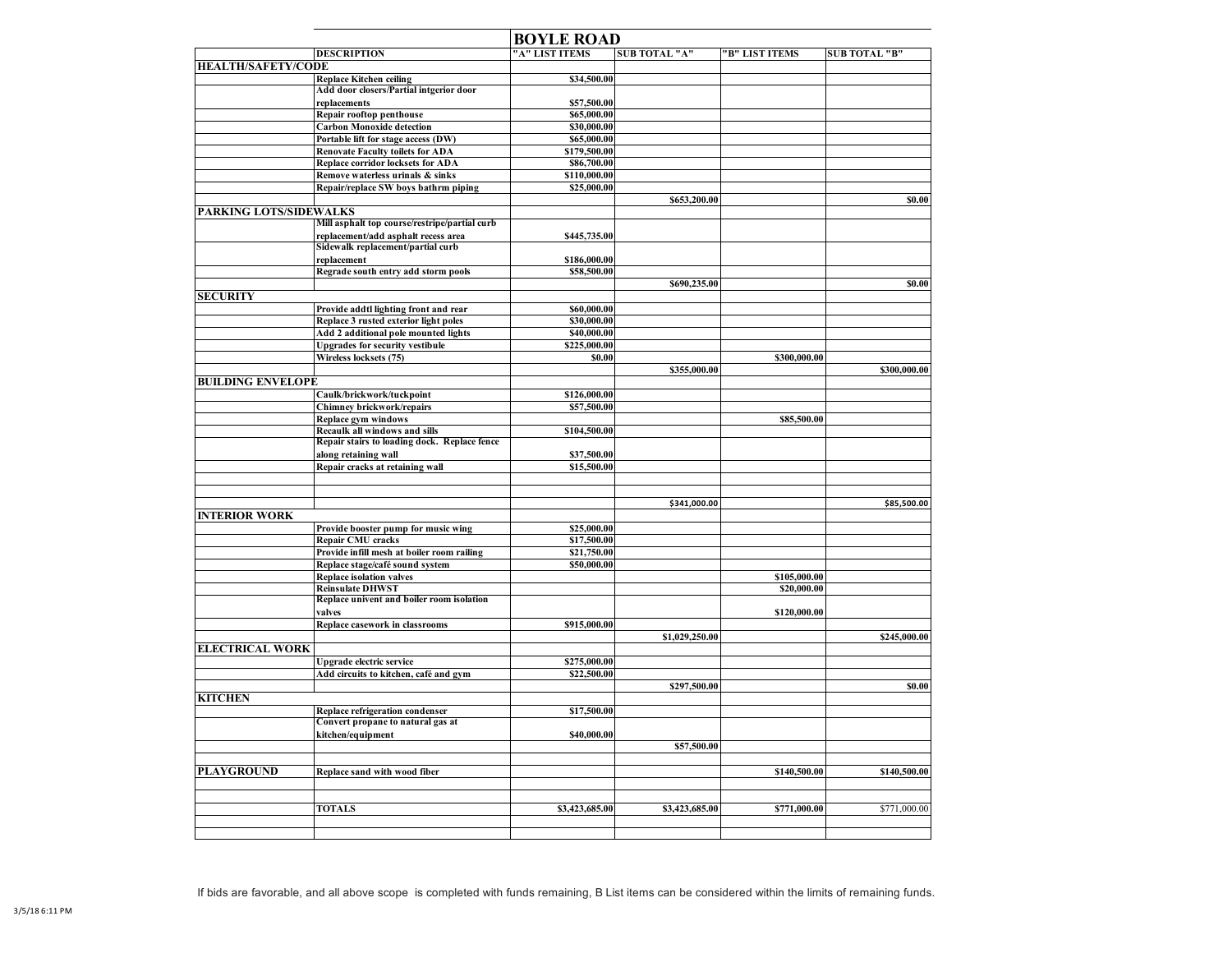|                           |                                                               | <u>I ENNI I IEEE NOIND</u> |                      |                |                      |
|---------------------------|---------------------------------------------------------------|----------------------------|----------------------|----------------|----------------------|
|                           | <b>DESCRIPTION</b>                                            | "A" LIST ITEMS             | <b>SUB TOTAL "A"</b> | "B" LIST ITEMS | <b>SUB TOTAL "B"</b> |
| <b>HEALTH/SAFTEY/CODE</b> |                                                               |                            |                      |                |                      |
|                           | Add door Closers/Partial interior door                        |                            |                      |                |                      |
|                           | replacement                                                   | \$71,300.00                |                      |                |                      |
|                           | Fresh air intake for stage H&V units                          | \$90,000.00                |                      |                |                      |
|                           | <b>Carbon Monoxide detection</b>                              | \$35,000.00                |                      |                |                      |
|                           | <b>Renovate Faculty toilets for ADA</b>                       | \$112,700.00               |                      |                |                      |
|                           | Replace corridor locksets for ADA                             | \$78,200.00                |                      |                |                      |
|                           | <b>Replace PA/Intercom system</b>                             | \$225,000.00               |                      |                |                      |
|                           | Replace waterless urinals and sinks                           | \$115,000.00               |                      |                |                      |
|                           |                                                               |                            | \$727,200.00         |                | \$0.00               |
| PARKING LOTS/SIDEWALKS    |                                                               |                            |                      |                |                      |
|                           | Mill aspahlt top course/restripe/additional                   |                            |                      |                |                      |
|                           | parking                                                       | \$695,000.00               |                      |                |                      |
|                           | Replace sidewalks and curbs                                   | \$209,000.00               |                      |                |                      |
|                           | Add draininage at exterior rear drive                         | \$103,500.00               |                      |                |                      |
|                           | Replace bsktball ct/equipment/fence                           |                            |                      | \$190,000.00   |                      |
|                           |                                                               |                            | \$1,007,500.00       |                | \$190,000.00         |
| <b>SECURITY</b>           |                                                               |                            |                      |                |                      |
|                           | Wireless locksets on corridor doors                           | \$0.00                     |                      | \$300,000.00   |                      |
|                           | <b>Upgrades for security vestibule</b>                        | \$236,500.00               |                      |                |                      |
|                           |                                                               |                            | \$236,500.00         |                | \$300,000.00         |
|                           |                                                               |                            |                      |                |                      |
| <b>ELECTRICAL WORK</b>    |                                                               |                            |                      |                |                      |
|                           | Add circuits for current a/c units                            | \$35,000.00                |                      |                |                      |
|                           | Upgrade electric service                                      | \$275,000.00               |                      |                |                      |
|                           | <b>Additional electrical panels</b>                           | \$75,000.00                |                      |                |                      |
|                           |                                                               |                            |                      |                |                      |
|                           |                                                               |                            | \$385,000.00         |                | \$0.00               |
| <b>BUILDING ENVELOPE</b>  |                                                               |                            |                      |                |                      |
|                           | Brick repair/replacement/tuckpoint                            | \$220,000.00               |                      |                |                      |
|                           | Chimney brickwork<br>Replace overhead garage door and storage | \$66,150.00                |                      |                |                      |
|                           | room doors                                                    |                            |                      | \$35,000.00    |                      |
|                           |                                                               |                            |                      |                |                      |
|                           |                                                               |                            |                      |                |                      |
|                           |                                                               |                            | \$286,150.00         |                | \$35,000.00          |
| <b>ROOF AND SOLAR</b>     |                                                               |                            |                      |                |                      |
|                           |                                                               | \$2,850,000.00             |                      |                |                      |
|                           | Roof replacement                                              |                            |                      |                |                      |
|                           | Solar panels                                                  | \$1,200,000.00             |                      |                |                      |
|                           | <b>Repair plaster soffits</b>                                 |                            |                      | \$25,000.00    |                      |
|                           |                                                               |                            | \$4,050,000.00       |                | \$25,000.00          |
| <b>INTERIOR WORK</b>      |                                                               |                            |                      |                |                      |
|                           | Add boiler room to generator                                  | \$25,000.00                |                      |                |                      |
|                           | Repair CMU cracks in faculty room                             | \$5,000.00                 |                      |                |                      |
|                           | Replace Gymnasium ceiling                                     |                            |                      | \$118,750.00   |                      |
|                           | Replace casework in classrooms                                | \$990,000.00               |                      |                |                      |
|                           | Replace stage lighting dimming panel                          |                            |                      | \$65,000.00    |                      |
|                           | Add work lighting to stage                                    |                            |                      | \$20,000.00    |                      |
|                           | Add perm shared sound system for gym and                      |                            |                      |                |                      |
|                           | cafeteria                                                     |                            |                      | \$50,000.00    |                      |
|                           | <b>Replace Gym windows</b>                                    |                            |                      | \$48,500.00    |                      |
|                           | Replace/add isolation valves                                  |                            |                      | \$105,000.00   |                      |
|                           | Replace Main Office rooftop unit                              | \$45,000.00                |                      |                |                      |
|                           | Add isolation valves for univents and boiler                  |                            |                      |                |                      |
|                           | room                                                          |                            |                      | \$105,000.00   |                      |
|                           | Replace wood floor in Cafeteria                               | \$102,500.00               |                      |                |                      |
|                           | <b>Replace DHWH</b> due to age                                | \$37,500.00                |                      |                |                      |
|                           |                                                               |                            | \$1,205,000.00       |                | \$512,250.00         |
| <b>KITCHEN</b>            |                                                               |                            |                      |                |                      |
|                           | Remove and replace walk-in cooler                             | \$37,500.00                |                      |                |                      |
|                           |                                                               |                            |                      |                |                      |
|                           |                                                               |                            |                      |                |                      |
|                           |                                                               |                            | \$37,500.00          |                | \$0.00               |
|                           | <b>Totals</b>                                                 | \$7,934,850.00             | \$7,934,850.00       | \$1,062,250.00 | \$1,062,250.00       |
|                           |                                                               |                            |                      |                |                      |
|                           |                                                               |                            |                      |                |                      |

## **TERRYVILLE ROAD**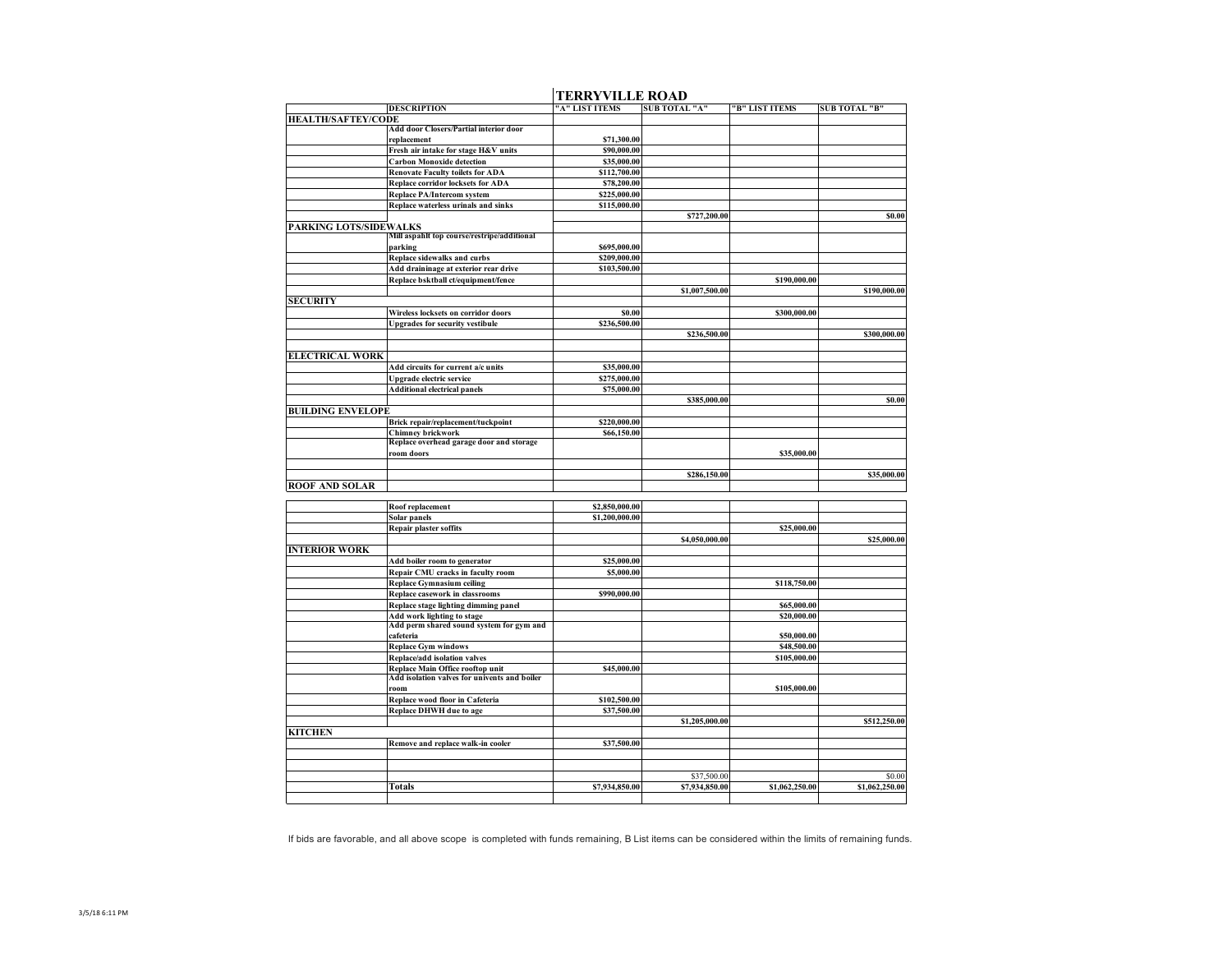|                               |                                                                                         | <b>NORWOOD AVENUE</b> |                      |                |                      |  |  |
|-------------------------------|-----------------------------------------------------------------------------------------|-----------------------|----------------------|----------------|----------------------|--|--|
|                               | <b>DESCRIPTION</b>                                                                      | "A" LIST ITEMS        | <b>SUB TOTAL "A"</b> | "B" LIST ITEMS | <b>SUB TOTAL "B"</b> |  |  |
| <b>HEALTH/SAFETY/CODE</b>     |                                                                                         |                       |                      |                |                      |  |  |
|                               | <b>Repalce Kitchen ceiling</b>                                                          | \$41,000.00           |                      |                |                      |  |  |
|                               | Add door closers                                                                        | \$40,000.00           |                      |                |                      |  |  |
|                               | Partial interioer door replacement                                                      | \$62,000.00           |                      |                |                      |  |  |
|                               | Replace elevator controls and hydraulics                                                | \$100,000.00          |                      |                |                      |  |  |
|                               | <b>Carbon Monoxide detection</b>                                                        | \$25,000.00           |                      |                |                      |  |  |
|                               | <b>Renovate Faculty toilets for ADA</b>                                                 | \$216,000.00          |                      |                |                      |  |  |
|                               | Replace corridor locksets for ADA                                                       | \$88,000.00           |                      |                |                      |  |  |
|                               | Provide fresh air intake for primary project                                            |                       |                      |                |                      |  |  |
|                               | and two speech rooms                                                                    | \$90,000.00           |                      |                |                      |  |  |
|                               | Replace waterless urinals and sinks                                                     | \$115,000.00          |                      |                |                      |  |  |
| <b>PARKING LOTS/SIDEWALKS</b> |                                                                                         |                       | \$777,000.00         |                | \$0.00               |  |  |
|                               |                                                                                         | \$320,000.00          |                      |                |                      |  |  |
|                               | Repair, sealcoat restripe front/east pkg lots<br>Partial sidewalk replacement (6,500sf) | \$176,000.00          |                      |                |                      |  |  |
|                               | Replace asphalt at Admin entry drive/pkg                                                |                       |                      |                |                      |  |  |
|                               | lot/add 40 pkg spaces                                                                   | \$584,000.00          |                      |                |                      |  |  |
|                               | Milling of asphalt top course                                                           | \$157,375.00          |                      |                |                      |  |  |
|                               |                                                                                         |                       | \$1,237,375.00       |                | \$0.00               |  |  |
| <b>SECURITY</b>               |                                                                                         |                       |                      |                |                      |  |  |
|                               | Wireless locksets on corridor doors                                                     | \$0.00                |                      | \$300,000.00   |                      |  |  |
|                               | <b>Upgrades for security vestibule</b>                                                  | \$244,000.00          |                      |                |                      |  |  |
|                               |                                                                                         |                       | \$244,000.00         |                | \$300,000.00         |  |  |
| <b>ELECTRICAL WORK</b>        |                                                                                         |                       |                      |                |                      |  |  |
|                               | Add electrical outlets to classrooms                                                    | \$65,000.00           |                      |                |                      |  |  |
|                               | Upgrade electric service                                                                | \$275,000.00          |                      |                |                      |  |  |
|                               |                                                                                         |                       | \$340,000.00         |                | \$0.00               |  |  |
| <b>BUILDING ENVELOPE</b>      |                                                                                         |                       |                      |                |                      |  |  |
|                               | Replace brick/caulk/paint soffit, fascia and                                            |                       |                      |                |                      |  |  |
|                               | steel mullions                                                                          | \$102,000.00          |                      |                |                      |  |  |
|                               | <b>Tuckpoint chimney</b>                                                                | \$57,500.00           |                      |                |                      |  |  |
|                               | Repair exterior roof drain leaders                                                      | \$46,750.00           |                      |                |                      |  |  |
|                               |                                                                                         |                       | \$206,250.00         |                | \$0.00               |  |  |
| <b>ROOF</b>                   |                                                                                         |                       |                      |                |                      |  |  |
|                               | Replace fence at playgrounds                                                            |                       |                      | \$61,500.00    |                      |  |  |
|                               | Replace Admin wing roof/add int access                                                  | \$350,750.00          |                      |                |                      |  |  |
|                               |                                                                                         |                       | \$350,750.00         |                | \$61,500.00          |  |  |
| <b>INTERIOR WORK</b>          |                                                                                         |                       |                      |                |                      |  |  |
|                               | <b>Replace classroom Ceilings</b>                                                       | \$220,500.00          |                      |                |                      |  |  |
|                               | Cafeteria ceiling                                                                       | \$91,500.00           |                      |                |                      |  |  |
|                               | Repair CMU cracks                                                                       | \$42,000.00           |                      |                |                      |  |  |
|                               | Replace cafeteria light and sound systems                                               |                       |                      | \$120,000.00   |                      |  |  |
|                               | Replace casework in classrooms                                                          | \$523,000.00          |                      |                |                      |  |  |
|                               |                                                                                         |                       |                      |                |                      |  |  |
|                               | Replace ext kindergarten and courtyard doors                                            |                       |                      | \$92,250.00    |                      |  |  |
|                               | Replace/add isolation valves                                                            |                       |                      | \$105,000.00   |                      |  |  |
|                               | Tie gym/café/board room to DDC system                                                   | \$25,000.00           |                      |                |                      |  |  |
|                               | Add generator forDisrtict Office                                                        |                       |                      | \$275,000.00   |                      |  |  |
|                               | Repair concrete at loading dock and ramp                                                | \$33,250.00           |                      |                |                      |  |  |
|                               |                                                                                         |                       | \$935,250.00         |                | \$592,250.00         |  |  |
| <b>KITCHEN</b>                |                                                                                         |                       |                      |                |                      |  |  |
|                               | Redesign serving line in kitchen                                                        | \$55,615.00           | \$55,615.00          |                |                      |  |  |
|                               |                                                                                         |                       |                      |                |                      |  |  |
|                               |                                                                                         |                       |                      |                |                      |  |  |
|                               | Totals                                                                                  | \$4,146,240.00        | \$4,146,240.00       | \$953,750.00   | \$953,750.00         |  |  |
|                               |                                                                                         |                       |                      |                |                      |  |  |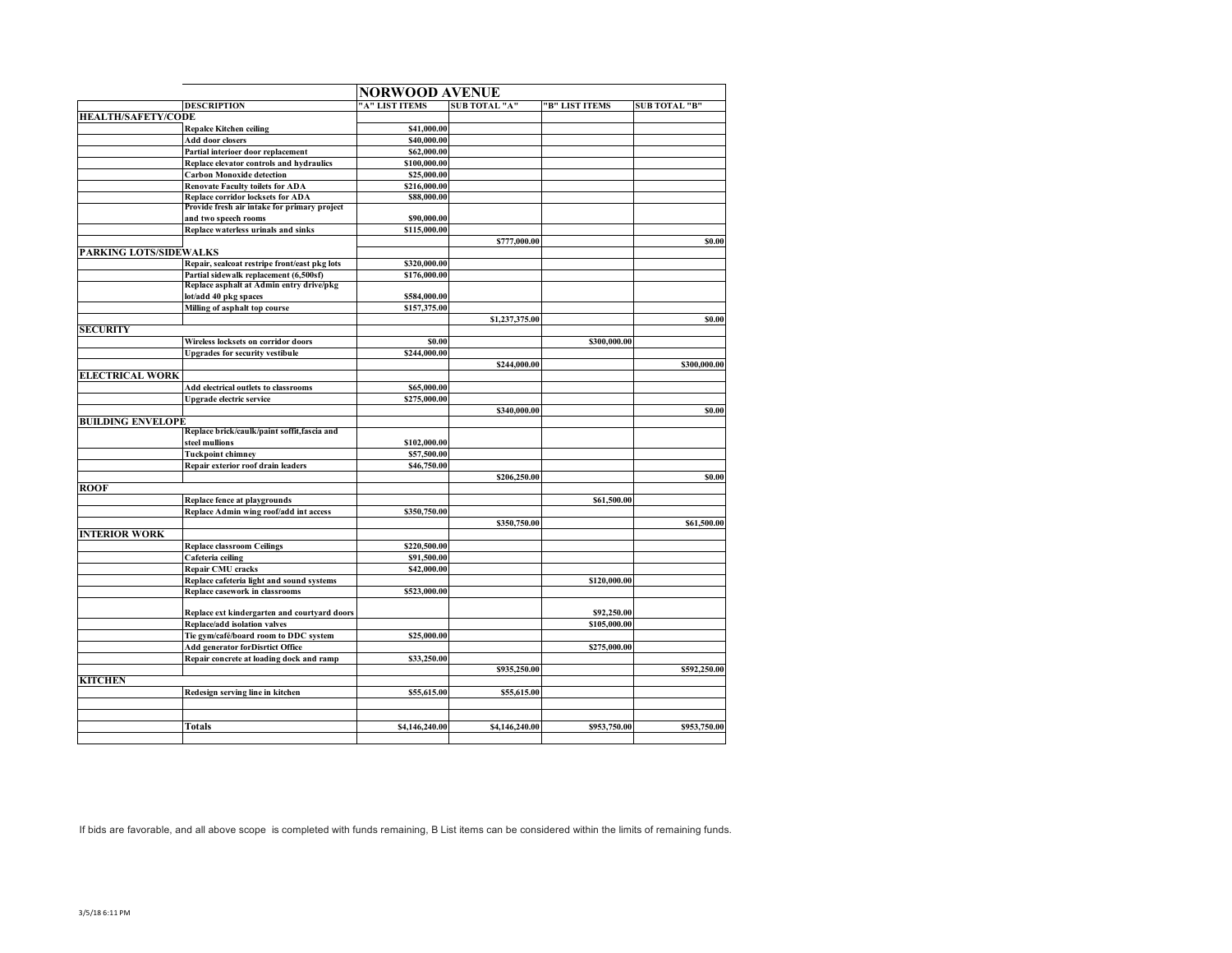|                           |                                                 | <b>JFK MIDDLE SCHOOL</b> |                      |                |                      |  |
|---------------------------|-------------------------------------------------|--------------------------|----------------------|----------------|----------------------|--|
|                           | <b>DESCRIPTION</b>                              | "A" LIST ITEMS           | <b>SUB TOTAL "A"</b> | "B" LIST ITEMS | <b>SUB TOTAL "B"</b> |  |
| <b>HEALTH/SAFETY/CODE</b> |                                                 |                          |                      |                |                      |  |
|                           | <b>Replace Kitchen ceiling</b>                  | \$73,150.00              |                      |                |                      |  |
|                           | Add door closers/Partial interior door          |                          |                      |                |                      |  |
|                           | replacement                                     | \$62,500.00              |                      |                |                      |  |
|                           | Fresh air intake rms 205A,103, 224              | \$90,000.00              |                      |                |                      |  |
|                           | <b>Carbon Monoxide detection</b>                | \$40,000.00              |                      |                |                      |  |
|                           | <b>Renovate Faculty toilets for ADA</b>         | \$216,000.00             |                      |                |                      |  |
|                           | <b>Replace corridor locksets for ADA</b>        | \$127,000.00             |                      |                |                      |  |
|                           | Replace waterless urinals and sinks             | \$307,500.00             |                      |                |                      |  |
|                           |                                                 |                          | \$916,150.00         |                | \$0.00               |  |
| PARKING LOTS/SIDEWALKS    |                                                 |                          |                      |                |                      |  |
|                           | Reconnect leaders at recess area to             |                          |                      |                |                      |  |
|                           | pools/replace asphalt                           | \$262,500.00             |                      |                |                      |  |
|                           | Mill asphalt top course/restripe/partial curb   |                          |                      |                |                      |  |
|                           | replacement                                     | \$524,050.00             |                      |                |                      |  |
|                           | Partial sidewalk replacement (9,000sf)          | \$270,000.00             |                      |                |                      |  |
|                           |                                                 |                          | \$1,056,550.00       |                | \$0.00               |  |
| <b>ELECTRICAL</b>         |                                                 |                          |                      |                |                      |  |
|                           | Add circuits for existing a/c units             | \$25,000.00              |                      |                |                      |  |
|                           |                                                 |                          | \$25,000.00          |                | \$0.00               |  |
| <b>SECURITY</b>           |                                                 |                          |                      |                |                      |  |
|                           | Security vestibule (redo front entry)           | \$515,000.00             |                      |                |                      |  |
|                           | Partial exterior doors/frames replacement       | \$87,500.00              |                      |                |                      |  |
|                           | Replace (1) skylight/add fall protection to all | \$8,500.00               |                      |                |                      |  |
|                           | Wireless locksets for corridor doors            | \$0.00                   |                      | \$400,000.00   |                      |  |
|                           |                                                 |                          | \$611,000.00         |                | \$400,000.00         |  |
| <b>BUILDING ENVELOPE</b>  |                                                 |                          |                      |                |                      |  |
|                           | Brickwork/caulk/tuckpoint                       | \$220,000.00             |                      |                |                      |  |
|                           | Chimney brickwork repairs                       | \$55,500.00              |                      |                |                      |  |
|                           |                                                 |                          | \$275,500.00         |                | \$0.00               |  |
| <b>INTERIOR WORK</b>      |                                                 |                          |                      |                |                      |  |
|                           | Replace seating in auditorium                   | \$325,000.00             |                      |                |                      |  |
|                           | Repair CMU cracks                               | \$15,000.00              |                      |                |                      |  |
|                           | <b>Replace stage curtains</b>                   |                          |                      | \$67,500.00    |                      |  |
|                           | Replace stage rigging                           | \$85,000.00              |                      |                |                      |  |
|                           | Replace spline ceilings in classrooms           | \$1,215,000.00           |                      |                |                      |  |
|                           | Replace spline ceilings in hallways             | \$485,000.00             |                      |                |                      |  |
|                           | Replace house lights in auditorium              |                          |                      | \$175,000.00   |                      |  |
|                           | Provide sound system for auditorium             | 85000                    |                      | \$40,000.00    |                      |  |
|                           | Replace carpet in auditorium                    | \$78,000.00              |                      |                |                      |  |
|                           | Repair cracked terrazzo                         |                          |                      | \$86,250.00    |                      |  |
|                           | <b>Replace isolation valves</b>                 |                          |                      | \$175,000.00   |                      |  |
|                           | Replace boiler rm isolation valves              |                          |                      | \$75,000.00    |                      |  |
|                           | Sand/restripe and reseal gym floor              |                          |                      | \$64,800.00    |                      |  |
|                           | Int renovations at Art Rms/FCS Rms.             | \$891,500.00             |                      |                |                      |  |
|                           | Provide infill railing in boiler room           | \$21,000.00              |                      |                |                      |  |
|                           |                                                 |                          | \$3,200,500.00       |                | \$683,550.00         |  |
| <b>EXTERIOR ITEMS</b>     |                                                 |                          |                      |                |                      |  |
|                           | Provide additional bleachers at field           |                          |                      | \$135,750.00   |                      |  |
|                           | Replace window/entry sytems at                  |                          |                      |                |                      |  |
|                           | gym/wrestling rm/locker rms                     |                          |                      | \$345,000.00   |                      |  |
|                           | Repl. perimeter chain link fencing (partial)    | \$100,000.00             |                      | \$245,000.00   |                      |  |
|                           |                                                 |                          | \$100,000.00         |                | \$725,750.00         |  |
|                           |                                                 |                          |                      |                |                      |  |
|                           |                                                 |                          |                      |                |                      |  |
|                           |                                                 |                          |                      |                |                      |  |
|                           | <b>TOTALS</b>                                   | \$6,184,700.00           | \$6,184,700.00       | \$1,809,300.00 | \$1,809,300.00       |  |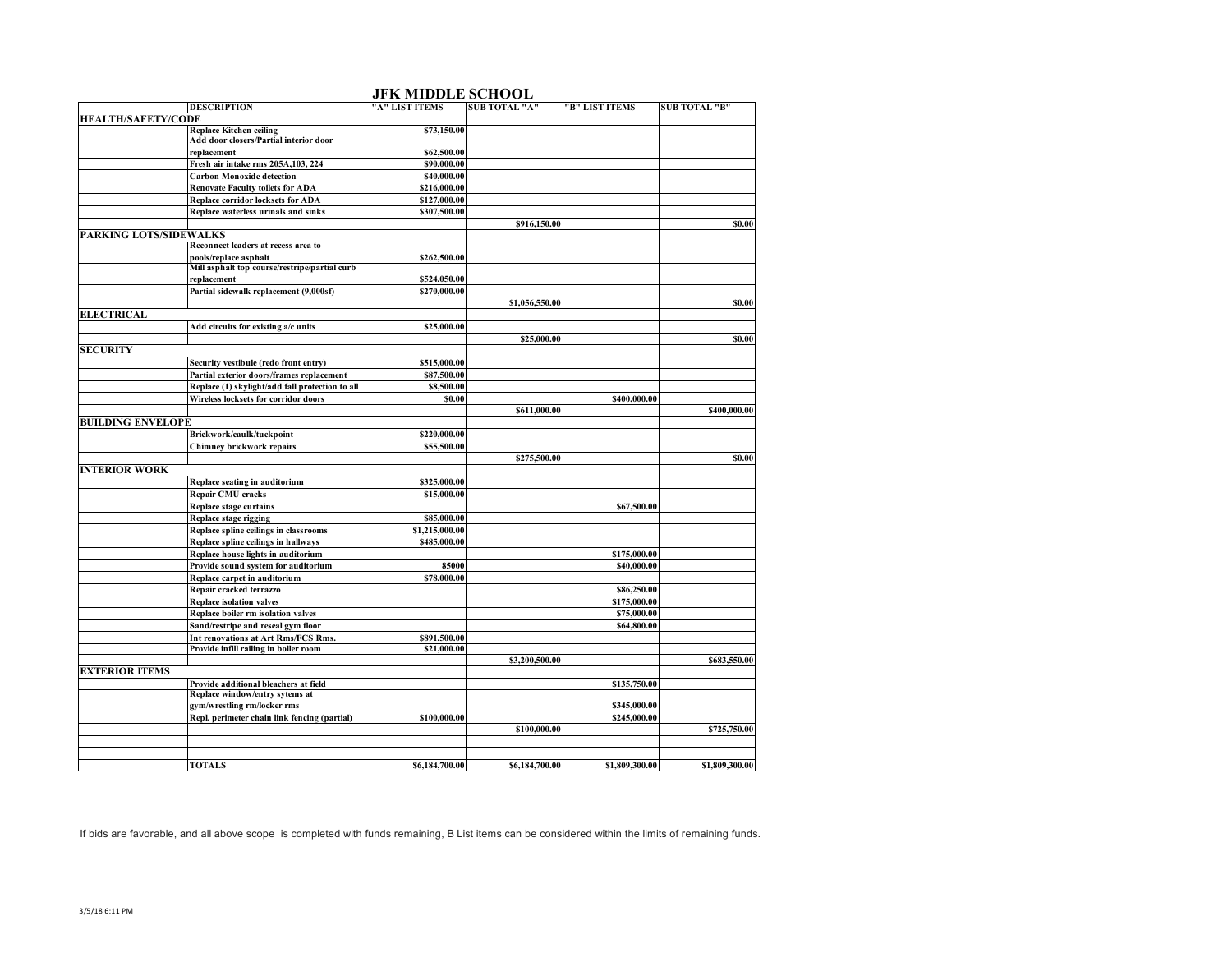|                               |                                                                        |                | <b>COMSEWOGUE HIGH SCHOOL</b> |                |                |
|-------------------------------|------------------------------------------------------------------------|----------------|-------------------------------|----------------|----------------|
|                               | <b>DESCRIPTION</b>                                                     | "A" LIST ITEMS |                               | "B" LIST ITEMS |                |
| <b>HEALTH/SAFETY/CODE</b>     |                                                                        |                |                               |                |                |
|                               | <b>Replace Kitchen ceiling</b>                                         | \$120,000.00   |                               |                |                |
|                               | Add door closers/Partial intverior door                                |                |                               |                |                |
|                               | replacements                                                           | \$55,000.00    |                               |                |                |
|                               | Fresh air intake for book room                                         |                |                               |                |                |
|                               | <b>Carbon Monoxide detection</b>                                       | \$75,000.00    |                               |                |                |
|                               | <b>Renovate Faculty and Nurse toilets for ADA</b>                      | \$415,500.00   |                               |                |                |
|                               | <b>Replace corridor locksets for ADA</b>                               | \$178,500.00   |                               |                |                |
|                               | Replace waterless urinals and sinks                                    | \$270,000.00   |                               |                |                |
|                               |                                                                        |                | \$1,114,000.00                |                | \$0.00         |
| <b>PARKING LOTS/SIDEWALKS</b> |                                                                        |                |                               |                |                |
|                               | Replace curb/asphalt at north/east pkg lots.                           |                |                               |                |                |
|                               | Mill asphalt top course/restripe nw and south                          |                |                               |                |                |
|                               | pkg lots                                                               | \$1,859,650.00 |                               |                |                |
|                               | Replace poor/settled sidewalks/add sidewalk to                         |                |                               |                |                |
|                               | track                                                                  | \$275,000.00   |                               |                |                |
|                               |                                                                        |                | \$2,134,650.00                |                | \$0.00         |
| <b>SECURITY</b>               |                                                                        |                |                               |                |                |
|                               | <b>Upgrades for security vestibule</b>                                 | \$244,000.00   |                               |                |                |
|                               | Wireless locksets for corridor doors                                   | \$0.00         |                               | \$740,000.00   |                |
|                               |                                                                        |                | \$244,000.00                  |                | \$740,000.00   |
| <b>BUILDING ENVELOPE</b>      |                                                                        |                |                               |                |                |
|                               | Brickwork/caulk/tuckpoint                                              | \$118,750.00   |                               |                |                |
|                               | <b>Chimney brickwork/repairs</b><br>Replace café windows/replace lobby | \$57,500.00    |                               |                |                |
|                               |                                                                        |                |                               |                |                |
|                               | storefront/replace tech/art room windows                               | \$495,000.00   | \$671,250.00                  |                | \$0.00         |
| <b>ELECTRICAL</b>             |                                                                        |                |                               |                |                |
|                               | Add receptacles to classrms and hallways                               |                |                               |                |                |
|                               | Upgrade electric service                                               | \$275,000.00   |                               |                |                |
|                               |                                                                        |                | \$275,000.00                  |                | \$0.00         |
| <b>INTERIOR WORK</b>          |                                                                        |                |                               |                |                |
|                               | <b>Repair CMU</b> cracks                                               | \$20,000.00    |                               |                |                |
|                               | Replace café ceiling and lighting                                      | \$198,750.00   |                               |                |                |
|                               | Repair terrazzo cracks                                                 |                |                               | \$20,000.00    |                |
|                               | Add/repair isolation valves HVAC                                       |                |                               | \$175,000.00   |                |
|                               | <b>Add/replace isolation valves Plumbing</b>                           |                |                               | \$90,000.00    |                |
|                               | Rebalance/upgrade m/o/library ductwork                                 | \$40,000.00    |                               |                |                |
|                               | Tie remaining RTUs and H&V units to DDC                                | \$125,000.00   |                               |                |                |
|                               | Int renov. and casework at Art Rms./New                                |                |                               |                |                |
|                               | instrument storage cabinet in Band Rm.                                 | \$689,250.00   |                               |                |                |
|                               |                                                                        |                | \$1,073,000.00                |                | \$285,000.00   |
| PHYISICAL EDUCATION/ATHLETICS |                                                                        |                |                               |                |                |
|                               | New pressbox                                                           | \$225,000.00   |                               |                |                |
|                               | New toilet and concession bldg                                         | \$1,500,000.00 |                               |                |                |
|                               | Turf infields at baseball and softball                                 |                |                               | \$1,488,230.00 |                |
|                               | <b>Weight Room addition</b>                                            |                |                               | \$1,525,000.00 |                |
|                               | Add batting cage in upper gym                                          | \$31,500.00    |                               |                |                |
|                               | Project Adventure expansion (low elements)                             | \$85,000.00    |                               |                |                |
|                               |                                                                        |                | \$1,841,500.00                |                | \$3,013,230.00 |
|                               |                                                                        |                |                               |                |                |
|                               |                                                                        |                |                               |                |                |
|                               |                                                                        |                |                               |                |                |
|                               | <b>TOTALS</b>                                                          | \$7,353,400.00 | \$7,353,400.00                | \$4,038,230.00 | \$4,038,230.00 |
|                               |                                                                        |                |                               |                |                |